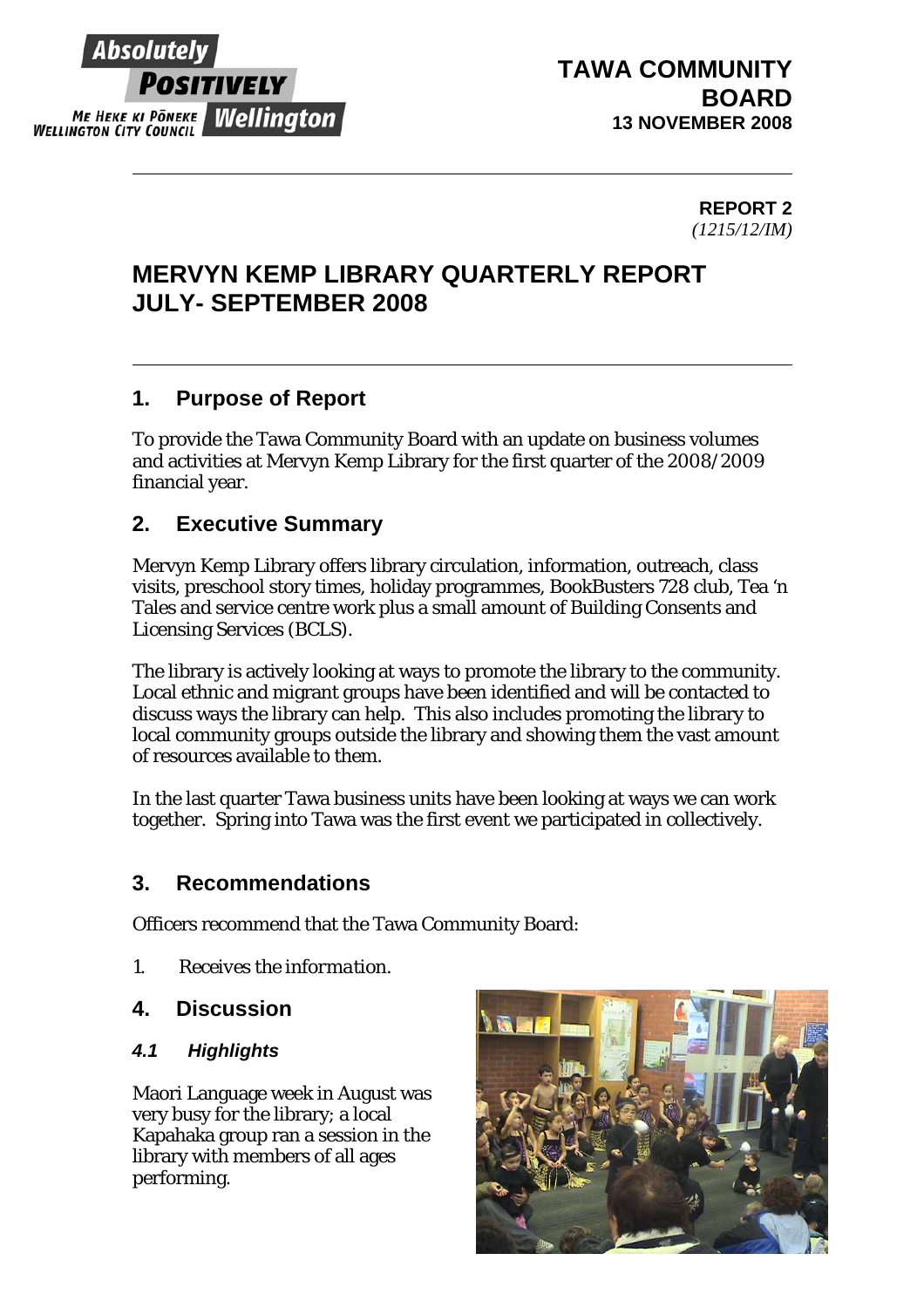Also the local Kohanga Reo visited along with several classes from Tawa School for Maori Language story time. The different events brought 230 visitors to the library.

Seeing Stars at Tawa was held on Thursday 28th August with approximately 200 people attending. Two speakers from the Astrological Society and a local student recently returned from a camp at NASA gave presentations and answered questions. Telescopes were available to examine the stars from the car park at the back of the library. This event was far more popular than expected.

Spring into Tawa was held on 13 September with 1040 people visiting during the Saturday; this is approximately 500 more people than usual. The Community Adult Learning School was invited to have displays about their next semester classes in the library and some demonstrations. Children were entertained with quizzes, balloons, face painting and free passes to the pool. Tawa Pool staff provided a bouncy castle beside the library and advertised their new services. The library promoted the Tawa Recreation Centre on the day. This was the first combined event with the Tawa Business Units working successfully together.

Tawa Hub is a group consisting of the Library, Tawa Pool, Tawa Recreation centre and Tawa Community Centre which meet regularly. The Hub is looking at ways to help promote and support each other's services. Apart from "Spring into Tawa", a librarian held a children's reading session at the Pool. We are also working on a way to advertise our services to new residents collectively.

Tawa Historical Society – ran its first "Tawa History Week" with a talk each day of the week. The library provided the venue and refreshments. The week went very well with approximately 80 people attending over the five days. A booklet was donated to the library by a visiting speaker.

BookSeekers is a new programme for 9-12 year olds is being piloted at Mervyn Kemp Library and several other sites around the city. It is attracting 11-14 children and is being well received.

The school holiday programme this quarter was a cross library project involving City Communities. The theme was the Olympics and it was coordinated by the Push Play team. Thirty children and fifteen adults attended.

Pre-school story-time attendance has increased by approximately 30% over the same period last year. A trial of a pre-school story time on Saturday mornings started on the 20 September and will run to 20 November as a result of feedback received from customers. The regular times will continue to be held on Monday and Wednesday during the week.

Lynette Te Paa, one of the Mervyn Kemp Library team, attended the Migrant Expo to promote Wellington City Library Services as part of a larger library team. The stand also provided enrolment forms for new members.

The library provided television coverage of the Olympics together with displays.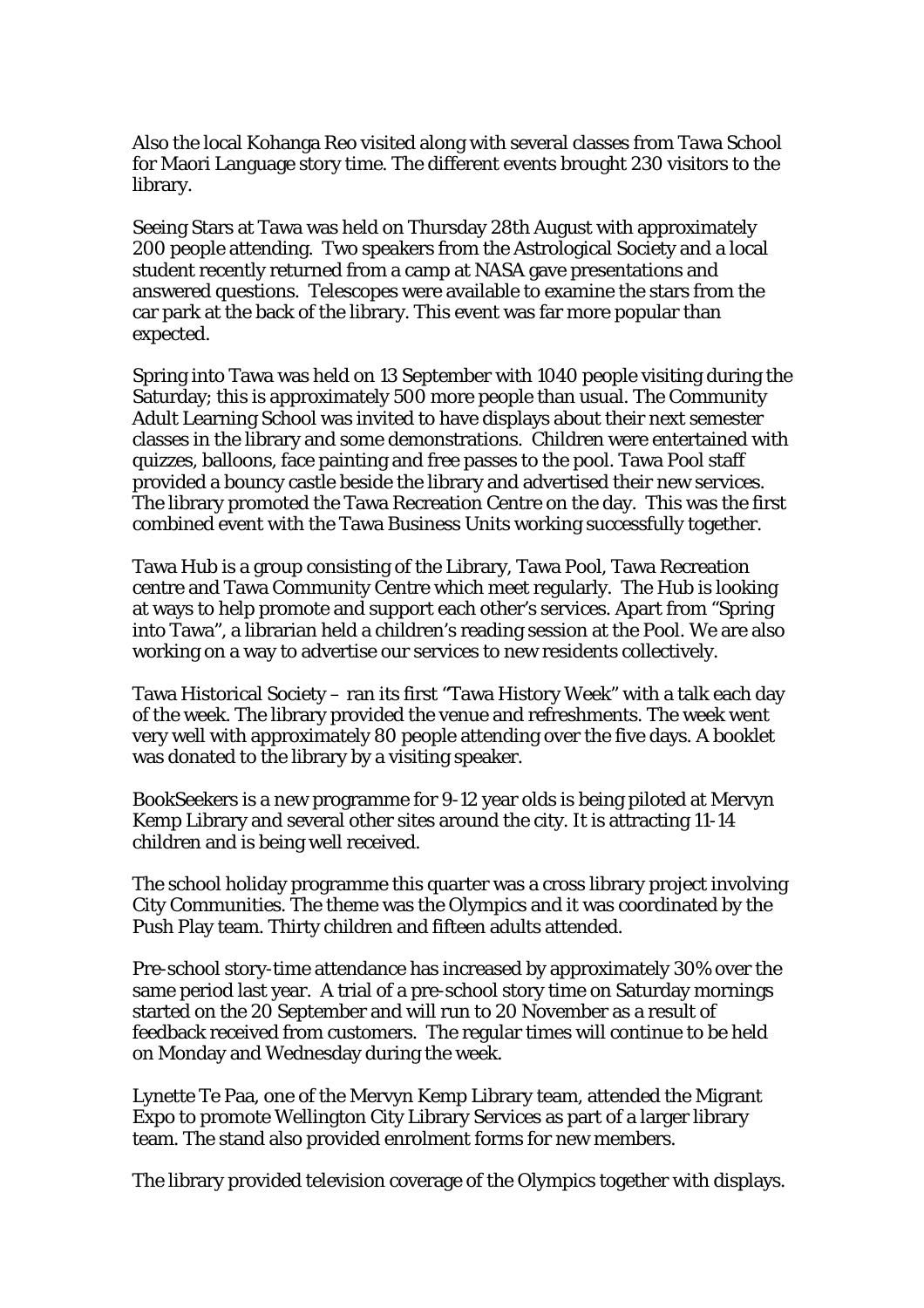A SubText meeting for teenagers was run as a one-off event at Tawa. It was a successful evening with 15 teenagers attending despite the appalling weather.

The Building Consents and Licensing Services unit of Council run two weekly clinics at the library. These clinics will be discontinued at the library from Tuesday 21 October and one clinic will be held from then on at the Tawa Community Centre.

### *4.2 Maintenance*

Children have been climbing onto the library roof and causing damage to equipment. The team are concerned as it could result in an injury as well as damage to property. It was found that the air conditioning unit had been badly damaged, the heating part of the unit barely functioning. This has been repaired. Security is quoting for an alarm system that will be set off if intruders climb onto the roof.

#### *4.3 Library Layouts*

The Maori collection is now well highlighted with fresh signage and a rearrangement of shelves. Three kits are displayed along with a weaving by a local Maori artist. Feedback from the Maori community found that they had difficulty finding this collection and that they would feel more welcome if items of interest to were more prominently displayed.

#### *4.4 Statistics*

New borrowers continue to join with 248 new members since the beginning of July; this

is not as many as we had for the same period last year (341) but is a steady figure. Self check issues of 2346 are higher than for the same period last year (Aug/Sept 2096.) The numbers of people visiting the library has also increased compared to the same period last year; 39889 compared to 38531. Issues are down slightly on the first quarter last year with 48163 compared to 51248.

## *4.5 Displays / Collection*

The Madras Indian Dance Group had a display up for two weeks of their dance programme and some of their costumes. This is a yearly event that involves a number of local residents.

The 'Around the World' display continues to be popular with the customers. The countries focused on in the quarter were Fiji and the Cook Islands. There has been a display including items from both countries shown in the glass cabinet organised and provided by the Tawa librarians.

A display called "the day that money died" of books, banknotes, postal history and memorabilia of the collapse of the Weimar Republic 1920-1923 was held for a fortnight in September.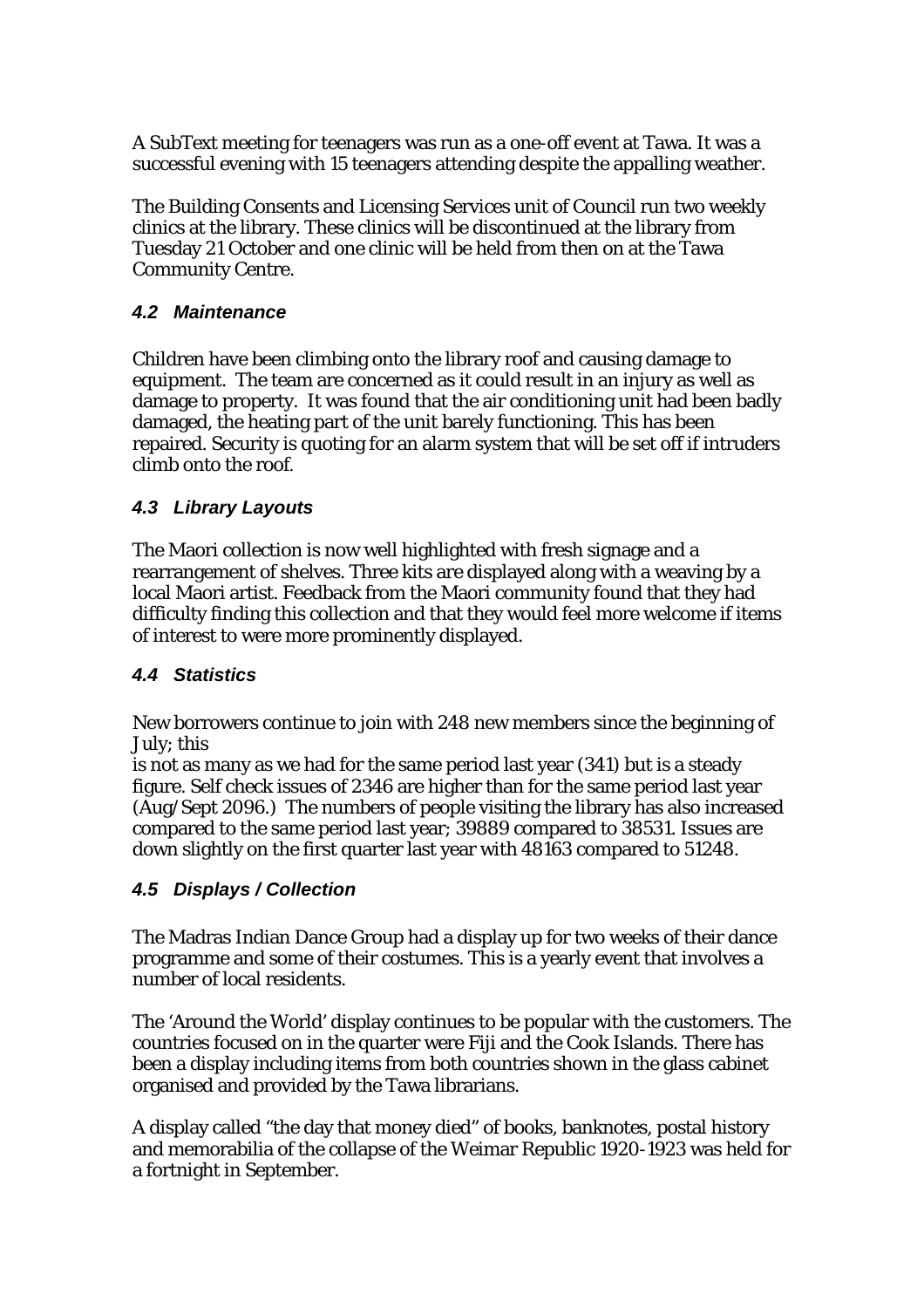#### *4.6 Library wide initiatives*

Te Hauora project: this is a cross-council project to provide a more welcoming environment to our Maori customers. A survey last year found that Maori are not using many Council services and find them unwelcoming. Considering the increasing numbers of Maori living in Wellington particularly in the Northern suburbs this is something the Council would like to turn around. Library team members across the system are involved in this project.

At Tawa Library this has meant developing contacts with local Maori through Iwi groups, Kapa Haka and Kura Kaupapa. Contacts have been made with Maori language and culture teachers in the local schools and colleges. Maori parents' groups have been visited at both the college and Tawa Primary school. This culminated in Maori Language week where a series of events was run in the library including Kapa Haka, Maori weaving lessons, a visit to read Maori language books and singing songs with the resources of the library. This event included 120 children, mostly from Tawa school but also from the Kura Kaupapa.

DeepFreeze project: is a change over of the internet computers to a new system that allows access to both paid and free internet and word processing services. To ensure that the network is safe, the computer wipes clean every contact once it is closed down. Paid internet closes at the end of the customers visit, free internet closes after 30 minutes.

Along with the DeepFreeze installation has come the final part of the "Resources for the blind" project. Tawa Library now has Zoomtext installed which allows customers to enlarge the screen, change screen/letter colour and to "speak the screen". There is also an enlarged lettered keyboard to facilitate use. Advertising of the resources for the blind and more in depth training on the use of Zoomtext is planned for the next quarter.

Databases: New databases are being introduced to the library collection. Internal training of staff prior to promoting these to our customers is constant and ongoing. Training is available for customers that require this service.

Customer Specialist (for seniors) This quarter the Customer Specialist spent one day a week between Mervyn Kemp and Johnsonville libraries raising awareness and promoting Library services to Seniors in the region. She visited churches, Medical Centres, Opticians, Rest Homes, U3A and Redwood Village promoting library and the Housebound Service.

## *4.7 Service Centre*

Customers have been able to physically pay their rates at the Service Centres and Kiwi Bank since Kiwi Bank started taking payments in May 2007. The longterm plan is that Branch Library Service Centres will close once invoicing has been bar-coded and can be accepted by Kiwi Bank. The City Service Centre will still be an option to take all Council payments that are not paid by direct debit. Customers can now pay their rates anywhere in the country, this will be expanded to include all Council invoices, rents and then dog registrations. The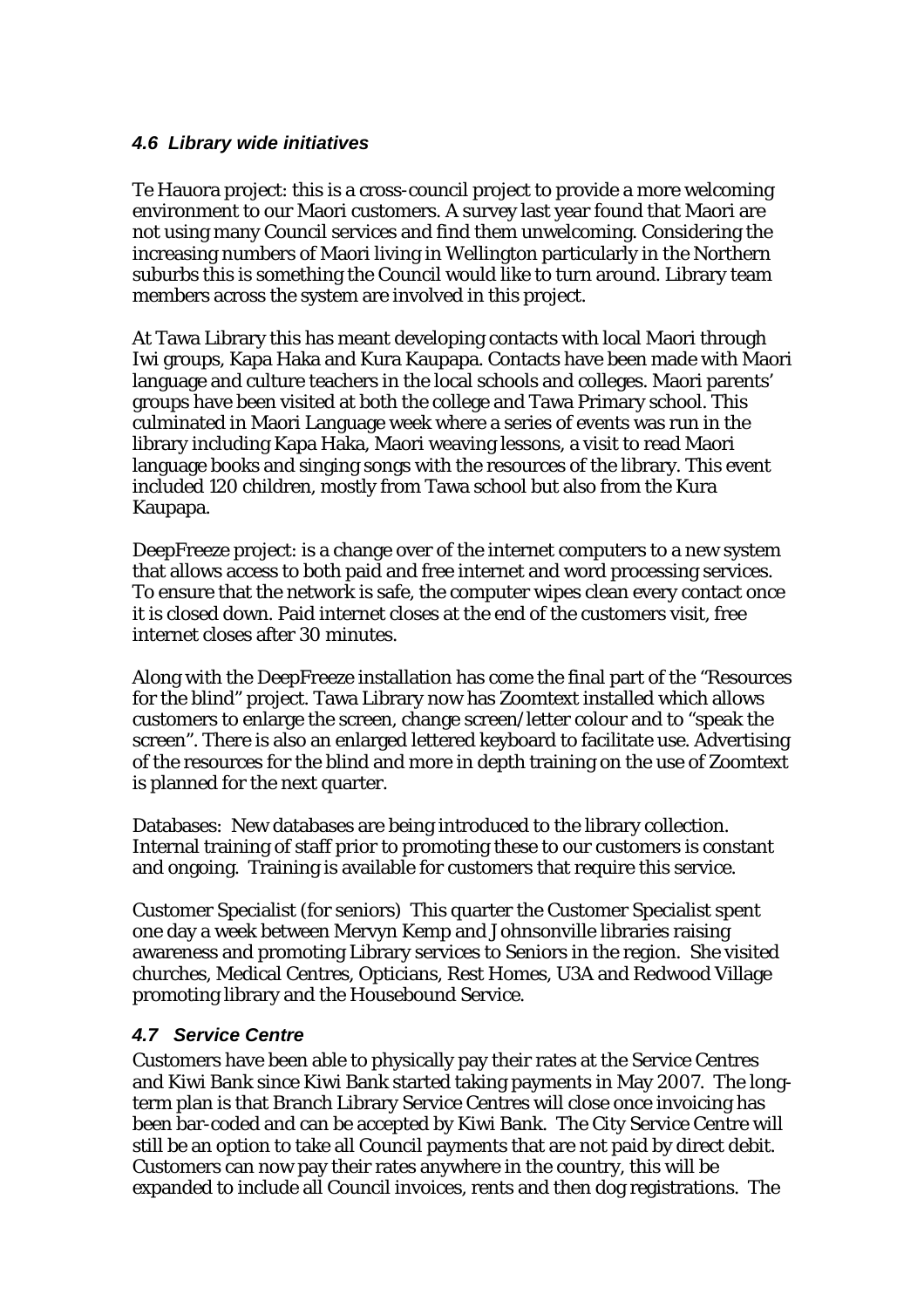number of transactions processed at Mervyn Kemp Library has fallen from 3227 last year to 1215 this for the same period. Monies collected are down 45%.

## *4.8 Newlands*

Discussions are continuing for a library presence in the Newlands Community Centre which opens early December. Customers will be able to access the internet, library catalogue, customer records and reserve items from computers available at the centre. Promotional events are being planned for the opening of the centre.

## **5. Plans for the next quarter**

As a result of the Libraries' strategic direction work – *Sparking imagination* key emphasis will be placed in the North cluster of Branch Libraries on -

Equity of access

- o Create an environment that is welcoming to all people, inclusive of migrant and Maori through the use of displays, signage and artwork e.g. Hauora project, Tea and Tales, ESOL programme, Migrant displays and events.
- o Continue to work towards a new Johnsonville Library with other Business Units.

Social inclusion

- o Engage with other Business Units in the area to develop working relationships and common outcomes.
- o Engage with customers to develop programmes and shared experiences
- o Provide a smooth transition from Library and Service Centre at Johnsonville and Tawa libraries to Library only for staff and customers.

Mass customisation

- o Investigate offering more customer tailored programmes at each site.
- o Actively promote our online services to individuals and groups

## More delivery channel options

- o Support and promote customer's self help options ensuring new tools are well promoted
- o Our websites will be vibrant and reflect our physical sites.

Contact Officer: *Rose Barker, Team Leader*